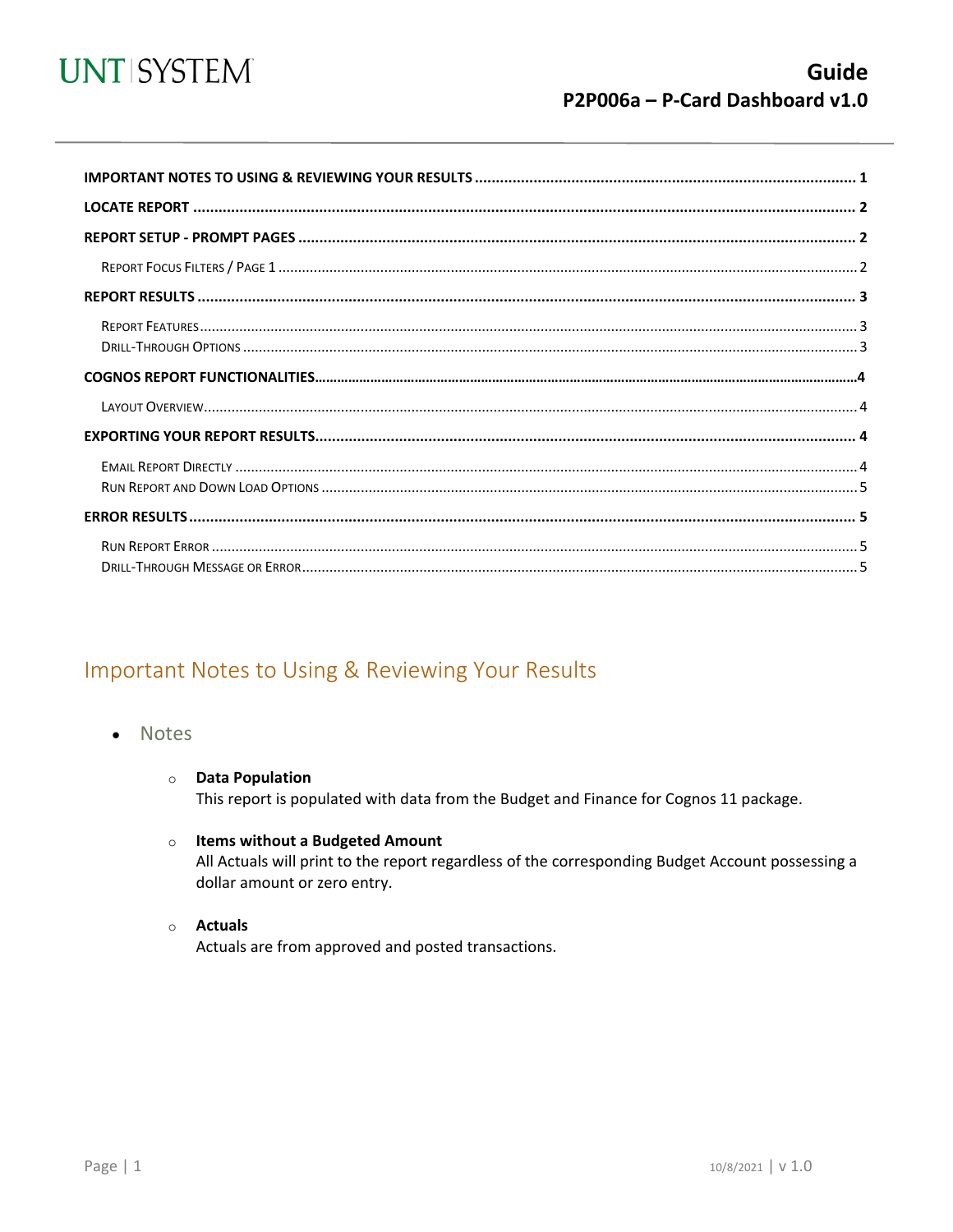### Locate Report

- 1. From the Budget & Planning **[Reporting Page](https://finance.untsystem.edu/reporting)**, locate "P2P006a – [P-Card Dashboard"](https://cognospd.admin.unt.edu/bi/?pathRef=.public_folders%2FProcurement%2FP2P006a%2B-%2BP-Card%2BDashboard&action=run&format=HTML&prompt=false&promptParameters=%5B%7B%22name%22%3A%22p_CONTRACT%22%2C%22value%22%3A%5B%7B%22use%22%3A%22Y%22%7D%2C%7B%22use%22%3A%22N%22%7D%5D%7D%5D) report
- 2. **Login** to IBM Cognos to run the report.

## Report Setup- Prompt Pages

### Report Setup - Prompt Pages

All initial **Landing Pages** for reports on the Cognos System will appear similar in format. You will have a set of filtering choices based on the source's available data.

- JUNT SYSTEM WINT UNT DALLAS hsc<sup>::</sup> P2P006a - P-Card Dashboard **Please Select Para** neters Relov Contract Select all Desele  $Cancel$ Finish
- 1. Select your parameter choices. (Select Report to Run parameter within this report is required).

*Contract* | An identifier for whether a purchase order in on a contract or not. Default is set to show both. If you only wish to see one, select the other and click on the back arrow.

2. If you are satisfied with your choices, click the **Finish Button**.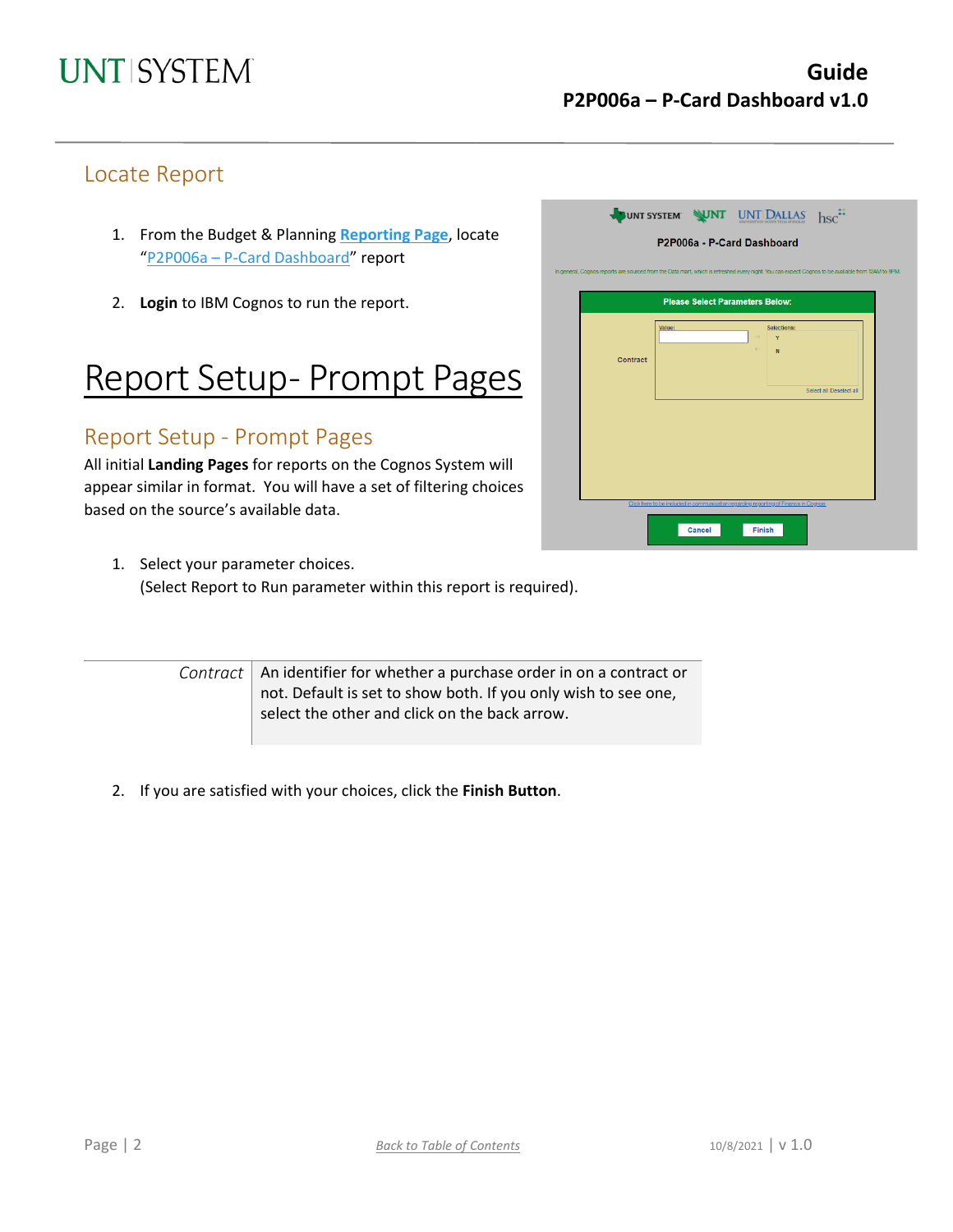## Report Results

## Report Results







#### REPORT FEATURES

Guebert, Derek

- The report displays P-Card Statistics for the past 3 years: 2022, 2021, 2020.
- Showing top 10 vendors, top 5 requestors, overall PO counts and total encumbrance category sum.

#### DRILL-THROUGH OPTIONS

 $80$ 

 $\frac{55}{2}$ 

- There are drill-throughs on PO count and total encumbrance columns.
- There are also drill-throughs for overall PO count and total encumbrance category sum.
- When clicking on one of the underlined numbers, it will drill-through to P2P001 Purchase Order Summary Report – Dispatched and show all transactions relevant to the number you clicked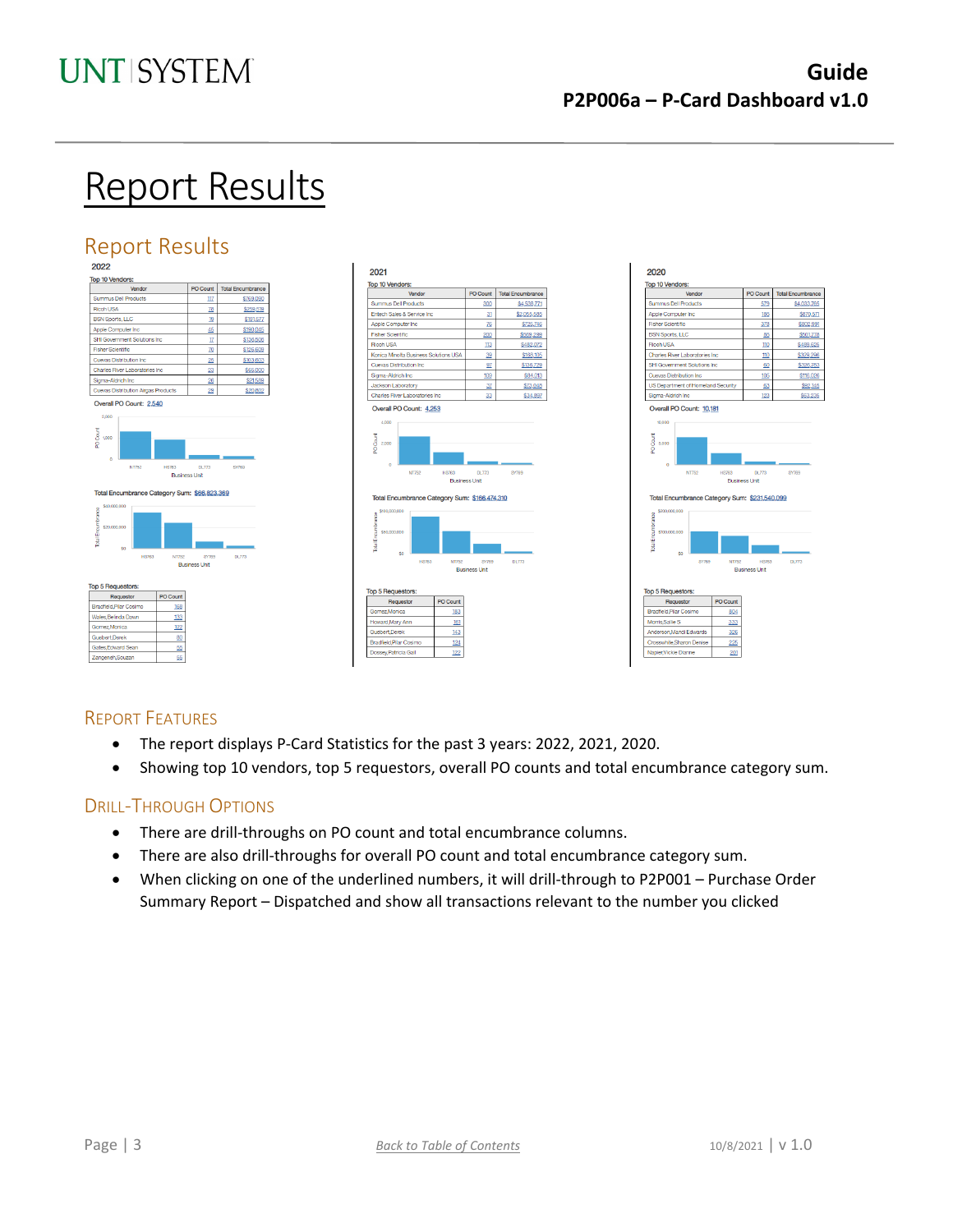## Cognos Report Functionalities

#### LAYOUT OVERVIEW

- Report results are typically displayed in an interactive HTML on screen style.
- Based on your selections, if any, the report will only display results that match your initial filtering choices.
- Reports on screen may combine the Level Number result with the Description for that level in one single column. *(Report results exported to XLS will break these out, see Run Report and Down Load section below.)*
- If there is an error in your request or no results can be produced, you get a return message showing the parameters you chose that produced these results. *(See th[e Error Results section](#page-4-0) below for more information or to troubleshoot.)*

|                                                                                     |                                  | C9000 - Suspense<br>and Clearing                                                        | D9100 - Expense<br>Clearing | 91003 - Undistributed P-<br>Card Exp | 649.25                   | 649.25         |  |  |
|-------------------------------------------------------------------------------------|----------------------------------|-----------------------------------------------------------------------------------------|-----------------------------|--------------------------------------|--------------------------|----------------|--|--|
|                                                                                     |                                  | Total                                                                                   |                             | 91005 - Undistributed<br>Trav CC Exp | 0.00                     | 0.00           |  |  |
|                                                                                     |                                  |                                                                                         | Total                       | 649.25                               | 649.25                   |                |  |  |
|                                                                                     |                                  |                                                                                         |                             |                                      | 649.25                   | 649.25         |  |  |
|                                                                                     |                                  | Total                                                                                   |                             |                                      | 34,170,371.53            | 34,170,371.53  |  |  |
|                                                                                     | Total                            |                                                                                         |                             |                                      | $\underline{\mathsf{O}}$ | $\overline{0}$ |  |  |
|                                                                                     | Sep 29, 2021<br>12:03:59 PM<br>1 |                                                                                         |                             |                                      |                          |                |  |  |
| Page down<br>$\uparrow$ Page up<br>$\times$ Bottom<br>$\overline{\wedge}$ Top<br>J. |                                  |                                                                                         |                             |                                      |                          |                |  |  |
|                                                                                     | <b>Report - Total</b>            |                                                                                         |                             |                                      |                          |                |  |  |
|                                                                                     |                                  | $\overline{\uparrow}$ Top $\uparrow$ Page up $\downarrow$ Page down $\downarrow$ Bottom |                             |                                      |                          |                |  |  |
|                                                                                     |                                  |                                                                                         |                             |                                      |                          |                |  |  |

- Use the **"Page Down" Link** at the bottom left to see additional pages (if any).
- Use the **"Bottom" Link** to skip to the last page of **Applied Parameters** where you can review what your filtering choices were on the initial **Prompt Page** selections. Use the **"Top" Link** then to return to your first page.

## Exporting Your Report Results

### Exporting Your Report Results

In the upper left hand or right hand of the toolbar on your screen, you will see options to run report and view your results.

#### EMAIL REPORT DIRECTLY

Click the **"Share"** symbol dropdown (next to the bell) on the upper right hand of the toolbar on your screen to select **"Email".** Fill in the desired email address, any additional information, and your onscreen results will be emailed from within the Cognos program.